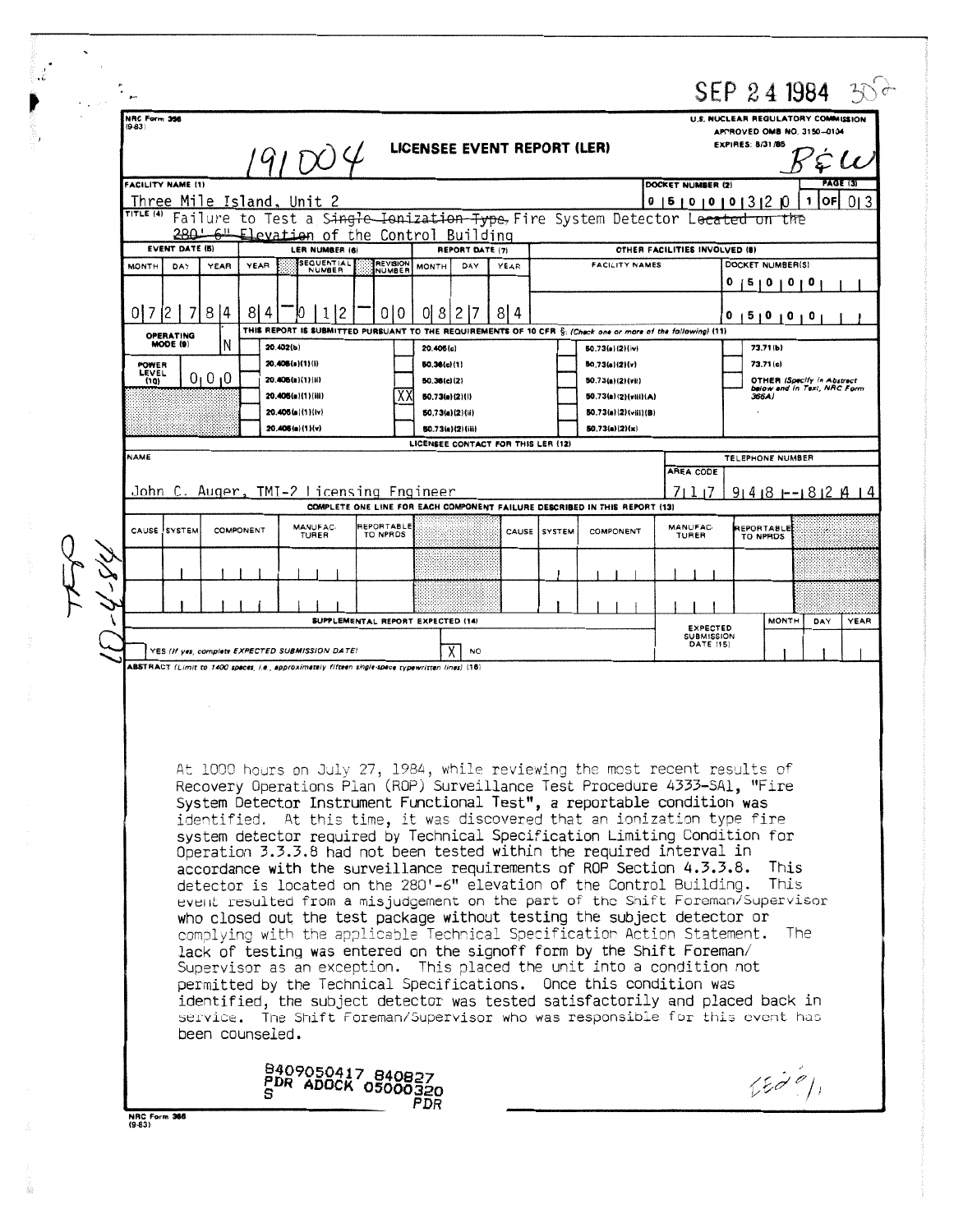| NRC Form 366A<br>$9 - 83$                                                                                  | U.S. NUCLEAR REGULATORY COMMISSION<br>LICENSEE EVENT REPORT (LER) TEXT CONTINUATION<br>APPROVED OMB NO. 3150-0104<br>EXPIRES 8/31/85                                                                                                                                                                                                                                                                                                                                                                                                                                                                                                                                                                                                                                                                                                                                                                                                     |
|------------------------------------------------------------------------------------------------------------|------------------------------------------------------------------------------------------------------------------------------------------------------------------------------------------------------------------------------------------------------------------------------------------------------------------------------------------------------------------------------------------------------------------------------------------------------------------------------------------------------------------------------------------------------------------------------------------------------------------------------------------------------------------------------------------------------------------------------------------------------------------------------------------------------------------------------------------------------------------------------------------------------------------------------------------|
| FACILITY NAME (1)                                                                                          | DOCKET NUMBER (2)<br>PAGE (3)<br>LER NUMBER (6)<br>SEQUENTIAL<br>NUMBER<br><b>REVISION</b><br>YEAR<br>$012^{ OF }013$<br>0 1 2<br>0  5  0  0  0                                                                                                                                                                                                                                                                                                                                                                                                                                                                                                                                                                                                                                                                                                                                                                                          |
| Three Mile Island, Unit $2 \cdot$<br>TEXT (If more space is required, use additional NRC Form 366A's) (17) | 8 4 <br>0 <sup>10</sup><br>3 2 0                                                                                                                                                                                                                                                                                                                                                                                                                                                                                                                                                                                                                                                                                                                                                                                                                                                                                                         |
| 1.                                                                                                         | PLANT OPERATING CONDITIONS BEFORE THE EVENT                                                                                                                                                                                                                                                                                                                                                                                                                                                                                                                                                                                                                                                                                                                                                                                                                                                                                              |
|                                                                                                            | The TMI-2 facility is in a long-term cold shutdown state. The<br>reactor decay heat is being removed via loss to ambient.<br>Throughout this event there was no effect on the Reactor Coolant<br>System or the core.                                                                                                                                                                                                                                                                                                                                                                                                                                                                                                                                                                                                                                                                                                                     |
| П.                                                                                                         | STATUS OF STRUCTURES, COMPONENTS, OR SYSTEMS THAT WERE INOPERABLE<br>AT THE START OF THE EVENT AND THAT CONTRIBUTED TO THE EVENT                                                                                                                                                                                                                                                                                                                                                                                                                                                                                                                                                                                                                                                                                                                                                                                                         |
|                                                                                                            | Control Building Heating, Ventilation, and Cooling Area Fan<br>AH-C-51 (IEEE Code VI) was out-of-service for maintenance at the<br>time of this event.                                                                                                                                                                                                                                                                                                                                                                                                                                                                                                                                                                                                                                                                                                                                                                                   |
| III.                                                                                                       | EVENT DESCRIPTION                                                                                                                                                                                                                                                                                                                                                                                                                                                                                                                                                                                                                                                                                                                                                                                                                                                                                                                        |
|                                                                                                            | AT 1000 hours on July 27, 1984, while reviewing the results of<br>Recovery Operations Plan (ROP) Surveillance Test Procedure<br>4333-SAl, "Fire System Detector Instrument Functional Test", it<br>was discovered that the ionization type fire system detector (IEEE<br>Code IC) located in Zone 12A of the 280'-6"elevation of the<br>Control Building had not been tested in accordance with ROP<br>Section 4.3.3.8. The detector is required to be operable by<br>Technical Specification Limiting Condition for Operation 3.3.3.8.<br>The late date for surveillance testing on this detector was<br>July 3, 1984, and, hence, this date was exceeded. Therefore, this<br>placed the unit into a condition not allowed by the plant's<br>Technical Specifications and resulted in the event being<br>reportable pursuant to 10 CFR $50.73(a)(2)(i)(B)$ . The detector was<br>immediately tested once this condition was discovered. |
|                                                                                                            | The subject detector is an ionization type detector which is<br>required to be tested for operability every six (6) months by ROP<br>Section 4.3.3.8. The licensee's surveillance test procedure,<br>4333-SA1, accomplishes this required testing. The procedure also<br>tests the non-required interlock functions associated with the<br>detector. This detector, located on the 280'-6" elevation of the<br>Control Building, has an interlock with the area's Control<br>Building Heating, Ventilation, and Cooling Fan AH-C-51. This<br>interlock is tested along with the required operability test of<br>the detector. At the time of this testing, the fan, AH-C-51, was<br>out-of-service for maintenance. The Shift Foreman/Supervisor<br>responsible for the completion of the test incorrectly believed<br>that the detector could not be tested until the fan was returned                                                  |

VRC FORM 366A<br>D-93: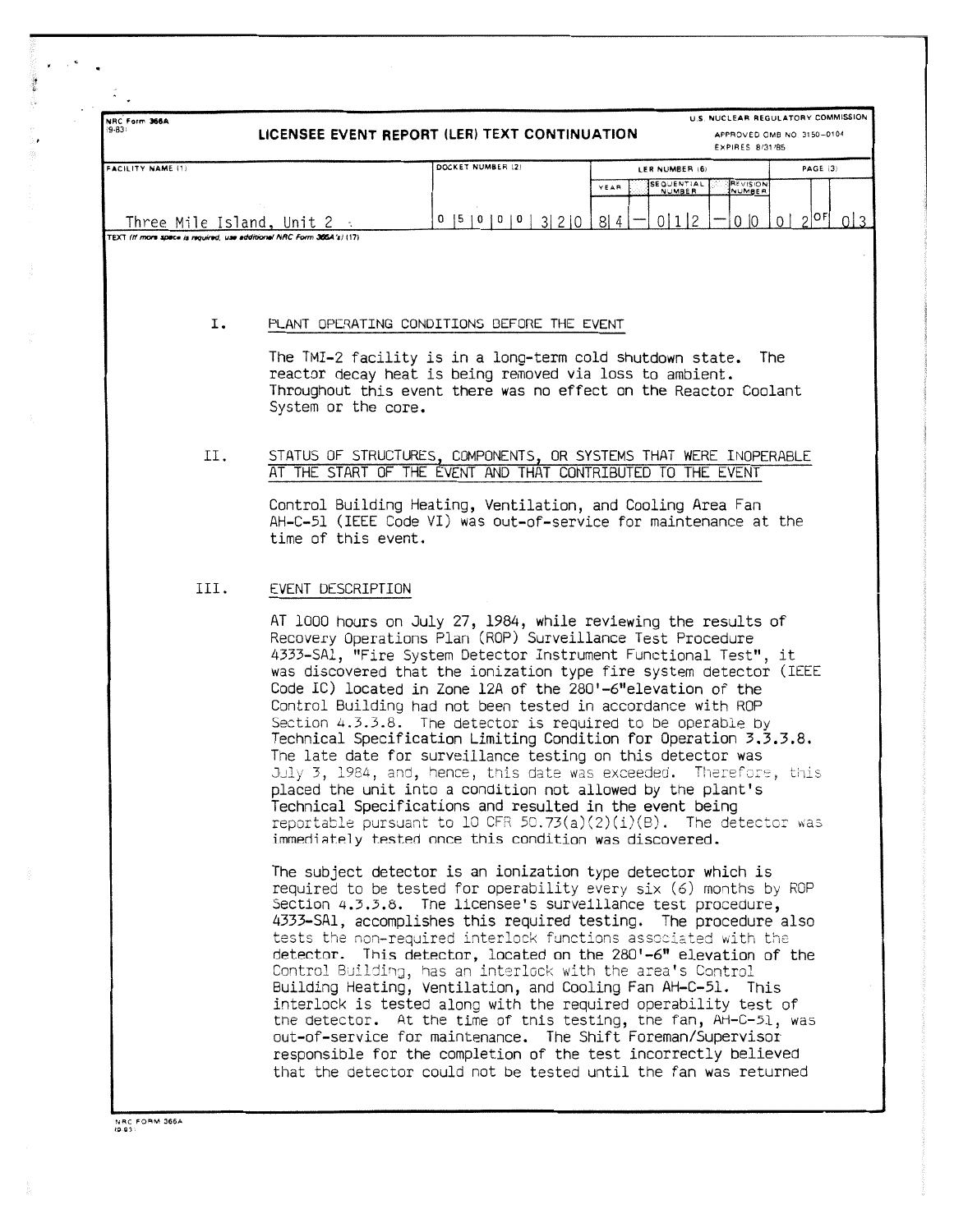| NRC Form 366A<br>(9-83) | U.S. NUCLEAR REGULATORY COMMISSION<br>LICENSEE EVENT REPORT (LER) TEXT CONTINUATION<br>APPROVED OMB NO 3150-0104<br><b>EXPIRES 8/31/85</b> |                                                                                                                                                                                                                                                                                                                                                                                                                                                                                                                                                                                                                                                                                                                                                                  |                                                                                                                                                                                                                                                                                                                                                                                                                  |  |  |  |  |  |
|-------------------------|--------------------------------------------------------------------------------------------------------------------------------------------|------------------------------------------------------------------------------------------------------------------------------------------------------------------------------------------------------------------------------------------------------------------------------------------------------------------------------------------------------------------------------------------------------------------------------------------------------------------------------------------------------------------------------------------------------------------------------------------------------------------------------------------------------------------------------------------------------------------------------------------------------------------|------------------------------------------------------------------------------------------------------------------------------------------------------------------------------------------------------------------------------------------------------------------------------------------------------------------------------------------------------------------------------------------------------------------|--|--|--|--|--|
| FACILITY NAME (1)       |                                                                                                                                            | DOCKET NUMBER (2)                                                                                                                                                                                                                                                                                                                                                                                                                                                                                                                                                                                                                                                                                                                                                | PAGE (3)<br>LER NUMBER (6)                                                                                                                                                                                                                                                                                                                                                                                       |  |  |  |  |  |
|                         |                                                                                                                                            |                                                                                                                                                                                                                                                                                                                                                                                                                                                                                                                                                                                                                                                                                                                                                                  | SEQUENTIAL<br><b>REVISION</b><br>YEAR                                                                                                                                                                                                                                                                                                                                                                            |  |  |  |  |  |
|                         | Three Mile Island, Unit 2                                                                                                                  | 0  5  0  0  0  3  2  0                                                                                                                                                                                                                                                                                                                                                                                                                                                                                                                                                                                                                                                                                                                                           | $013$  OF <br>0 1 2<br>0 0<br>8 4                                                                                                                                                                                                                                                                                                                                                                                |  |  |  |  |  |
| IV.                     | CORRECTIVE ACTIONS PLANNED                                                                                                                 | to service. The Shift Foreman/Supervisor did not correctly<br>identify that the detector had to be tested prior to July 3,<br>1984. He, therefore, noted in the test package that the subject<br>detector could not be tested until the fan was returned to service<br>and he then closed out the test package.<br>The root cause for this event was operator error in failing to<br>identify the need and ability to test the ionization type fire<br>system detector located on the 280'-6" elevation of the Control<br>Building prior to July 3, 1984.<br>The Shift Foreman/Supervisor responsible for the misjudgement<br>which led to the event was counseled. The subject detector was<br>satisfactorily tested on July 27, 1984. Additionally, this event |                                                                                                                                                                                                                                                                                                                                                                                                                  |  |  |  |  |  |
|                         | $V_{\bullet}$<br>COMPONENT FAILURE DATA<br>N/A                                                                                             | Room Operators to preclude recurrence.                                                                                                                                                                                                                                                                                                                                                                                                                                                                                                                                                                                                                                                                                                                           | will be reviewed with all Shift Foremen/Supervisors and Control                                                                                                                                                                                                                                                                                                                                                  |  |  |  |  |  |
| VI.                     |                                                                                                                                            | AUTOMATIC OR MANUALLY INITIATED SAFETY SYSTEM RESPONSES                                                                                                                                                                                                                                                                                                                                                                                                                                                                                                                                                                                                                                                                                                          |                                                                                                                                                                                                                                                                                                                                                                                                                  |  |  |  |  |  |
|                         | N/A                                                                                                                                        |                                                                                                                                                                                                                                                                                                                                                                                                                                                                                                                                                                                                                                                                                                                                                                  |                                                                                                                                                                                                                                                                                                                                                                                                                  |  |  |  |  |  |
| VII.                    |                                                                                                                                            |                                                                                                                                                                                                                                                                                                                                                                                                                                                                                                                                                                                                                                                                                                                                                                  | ASSESSMENT OF THE SAFETY CONSEQUENCES AND IMPLICATIONS OF THE EVENT                                                                                                                                                                                                                                                                                                                                              |  |  |  |  |  |
|                         | public.                                                                                                                                    | functioned correctly. This was confirmed by the successful                                                                                                                                                                                                                                                                                                                                                                                                                                                                                                                                                                                                                                                                                                       | There were no other fire system detectors operable in the area<br>that would have performed the same function as this detector.<br>Though the subject ionization fire system detector was technically<br>inoperable, there is no reason to believe that it would not have<br>testing of the detector on July 27, 1984. Therefore, this event<br>had no effect on the health and safety of plant personnel or the |  |  |  |  |  |

NRC FORM 3664<br>I<del>9</del>-831

 $\bullet$